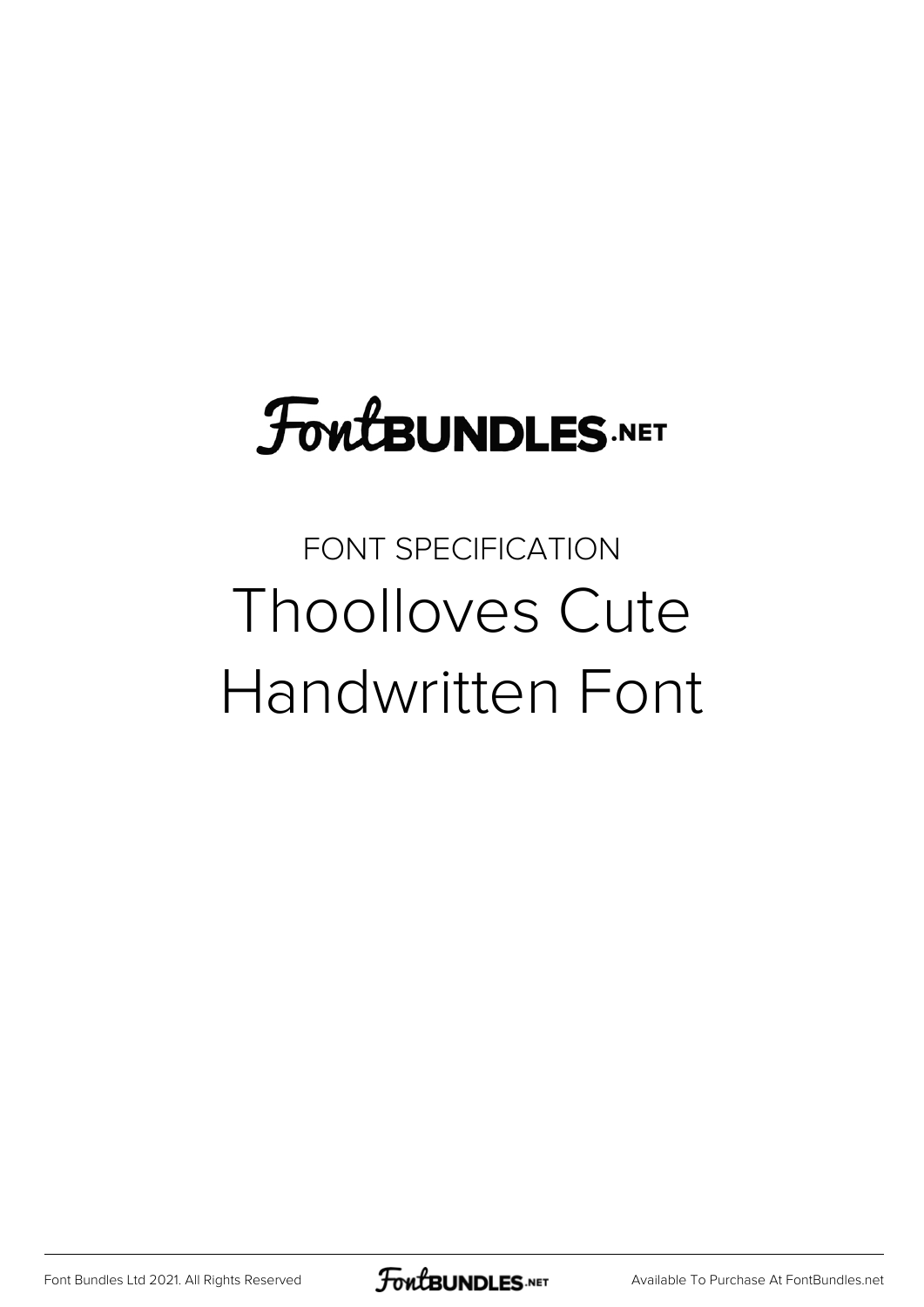#### Thoolloves - Regular

**Uppercase Characters** 

## ABCDEFGHIJKLMNOPORSTUVWXYZ

Lowercase Characters

#### **ABCDEFGHIJKLMNODQRSTUVWXYZ**

**Numbers** 

### 0123456789

**Punctuation and Symbols** 



All Other Glyphs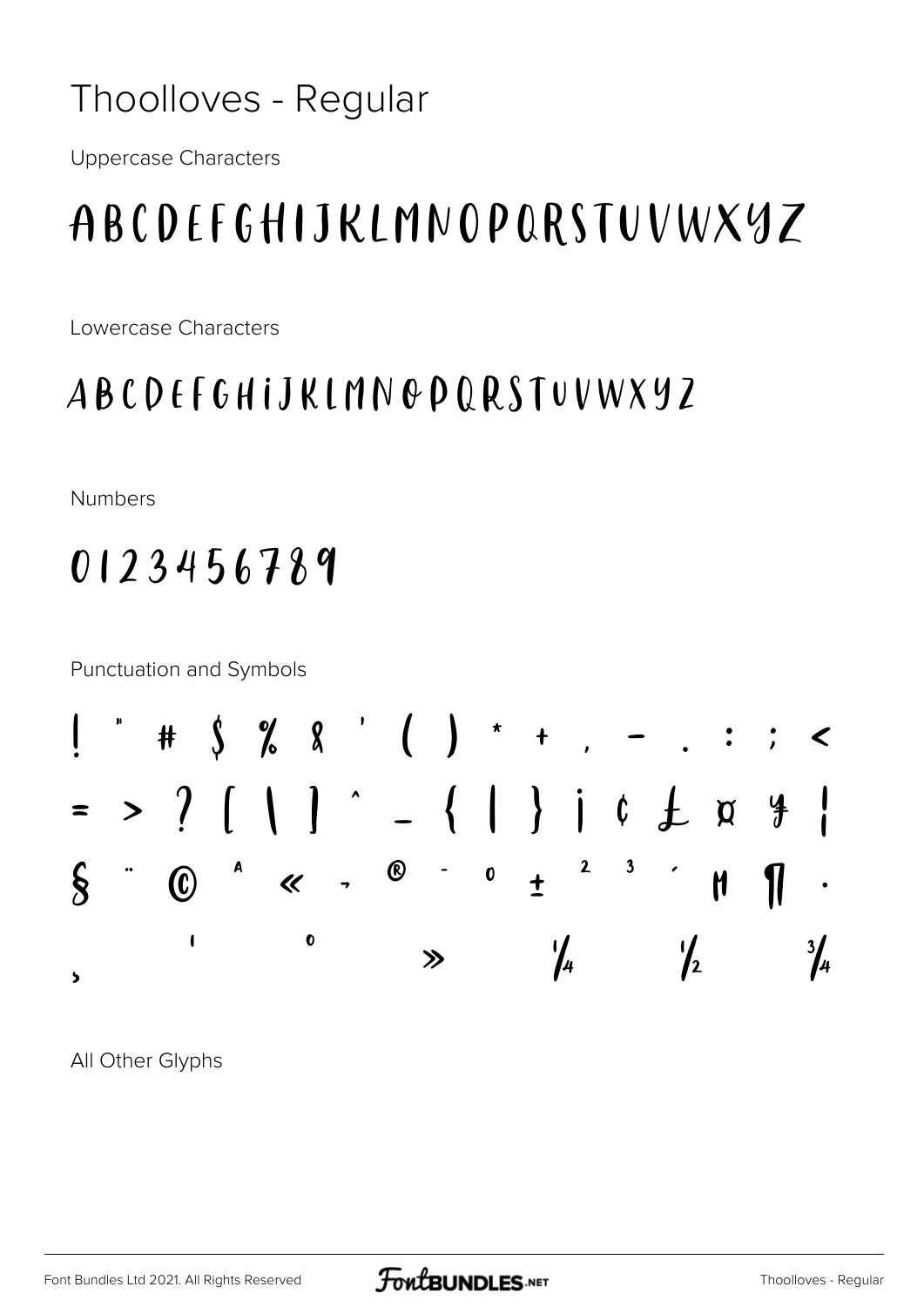|  |  |  | $\dot{A}$ $\dot{A}$ $\dot{A}$ $\ddot{A}$ $\dot{A}$ $\dot{A}$ $\dot{C}$ $\dot{C}$                                                                                                                                                                                                                                                                                                                                            |                  |
|--|--|--|-----------------------------------------------------------------------------------------------------------------------------------------------------------------------------------------------------------------------------------------------------------------------------------------------------------------------------------------------------------------------------------------------------------------------------|------------------|
|  |  |  | $\begin{array}{ccccccccccccccccc} \acute{E} & \acute{E} & \acute{E} & \acute{I} & \acute{I} & \acute{I} & \acute{I} & \acute{I} & \acute{P} & \acute{N} \end{array}$                                                                                                                                                                                                                                                        |                  |
|  |  |  | $\begin{array}{ccccccccccccccccc} \hat{O} & \hat{O} & \hat{O} & \hat{O} & \hat{O} & \star & \hat{O} & \hat{O} & \hat{O} & \hat{O} & \star & \hat{O} & \hat{O} & \hat{O} & \hat{O} & \star & \hat{O} & \hat{O} & \hat{O} & \star & \hat{O} & \hat{O} & \hat{O} & \star & \hat{O} & \hat{O} & \hat{O} & \star & \hat{O} & \hat{O} & \star & \hat{O} & \hat{O} & \hat{O} & \star & \hat{O} & \hat{O} & \star & \hat{O} & \hat$ |                  |
|  |  |  | $\begin{matrix}\n\mathbf{0} & \mathbf{0} & \mathbf{0} & \mathbf{0} & \mathbf{0} & \mathbf{0} & \mathbf{0} & \mathbf{0} & \mathbf{0}\n\end{matrix}$                                                                                                                                                                                                                                                                          |                  |
|  |  |  | $\ddot{A}$ $\ddot{A}$ $\ddot{A}$ $\ddot{C}$ $\ddot{C}$ $\ddot{C}$ $\ddot{C}$ $\ddot{C}$ $\ddot{C}$ $\ddot{C}$ $\ddot{C}$                                                                                                                                                                                                                                                                                                    |                  |
|  |  |  | $\begin{array}{ccccccccccccccccc}\n\mathbf{i} & \mathbf{i} & \mathbf{j} & \mathbf{k} & \mathbf{0} & \mathbf{0} & \mathbf{0} & \mathbf{0}\n\end{array}$                                                                                                                                                                                                                                                                      |                  |
|  |  |  | $\ddot{\theta}$ = $\theta$ $\dot{\theta}$ $\dot{\theta}$ $\dot{\theta}$ $\dot{\theta}$ $\dot{\theta}$ $\dot{\theta}$                                                                                                                                                                                                                                                                                                        | $\boldsymbol{b}$ |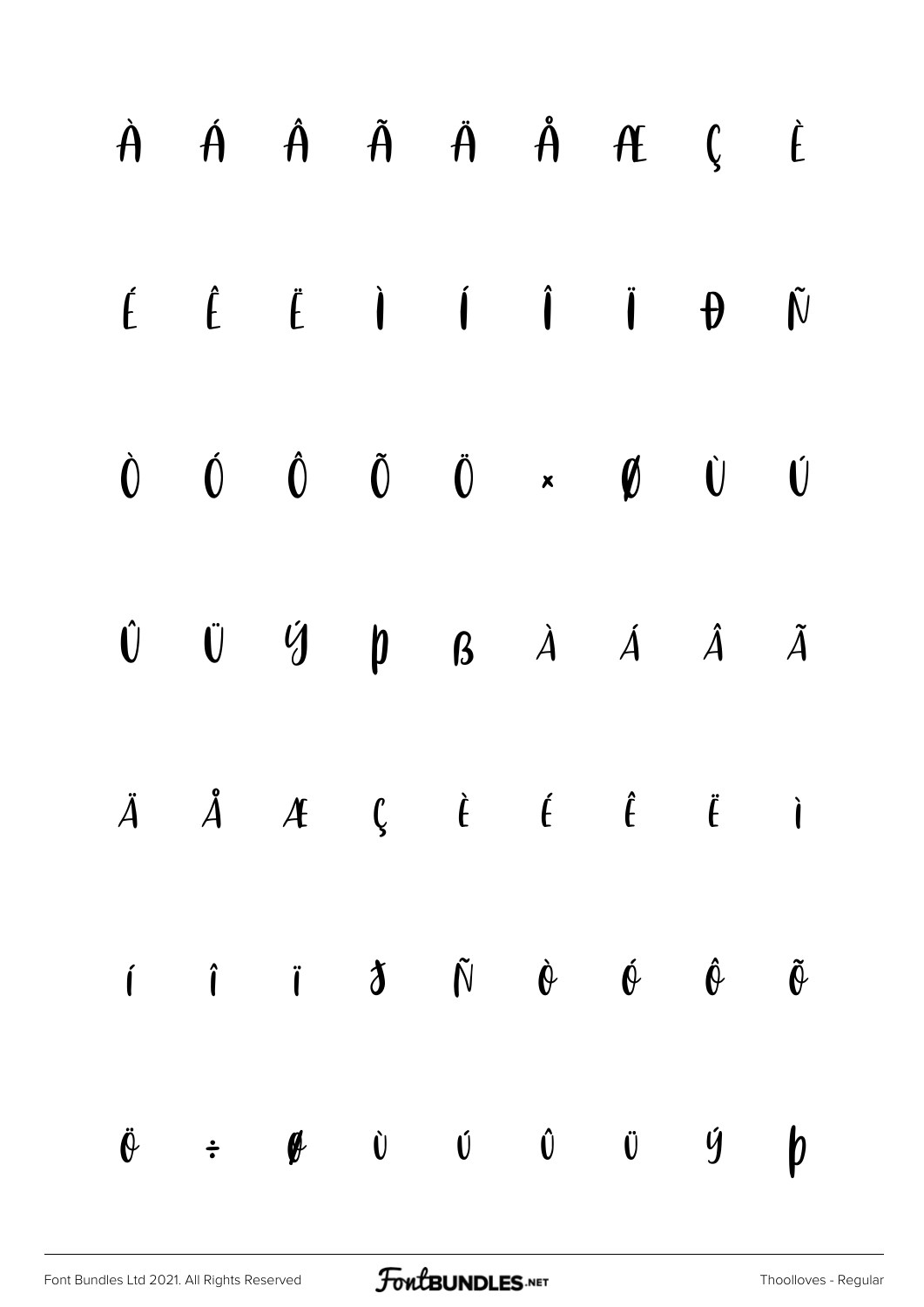|  |  |  | $\begin{array}{ccccccccccccccccc} \dot{y} & \dot{A} & \dot{A} & \dot{A} & \dot{A} & \dot{A} & \dot{A} & \dot{A} & \dot{C} & \dot{C} \end{array}$                                                                                                                                                                                                                                                                                                              |  |
|--|--|--|---------------------------------------------------------------------------------------------------------------------------------------------------------------------------------------------------------------------------------------------------------------------------------------------------------------------------------------------------------------------------------------------------------------------------------------------------------------|--|
|  |  |  | $\begin{array}{ccccccccccccccccc} \check{\mathsf{C}} && \check{\mathsf{C}} && \check{\mathsf{D}} && \mathsf{D}^{\prime} && \mathsf{D} && \mathsf{D} && \mathsf{D} && \mathsf{C} && \check{\mathsf{C}} && \end{array} \qquad \begin{array}{ccccccccccccccccccccc} \check{\mathsf{C}} && \check{\mathsf{C}} && \check{\mathsf{C}} && \check{\mathsf{C}} && \check{\mathsf{C}} && \check{\mathsf{C}} && \check{\mathsf{C}} && \check{\mathsf{C}} && \end{array}$ |  |
|  |  |  | $\begin{array}{cccccccccccccc} \dot{f} & \dot{f} & \dot{f} & \dot{f} & \dot{f} & \dot{f} & \dot{f} & \dot{f} & \dot{f} & \dot{f} & \dot{f} & \dot{f} & \dot{f} & \dot{f} & \dot{f} & \dot{f} & \dot{f} & \dot{f} & \dot{f} & \dot{f} & \dot{f} & \dot{f} & \dot{f} & \dot{f} & \dot{f} & \dot{f} & \dot{f} & \dot{f} & \dot{f} & \dot{f} & \dot{f} & \dot{f} & \dot{f} & \dot{f} & \dot{f} &$                                                                 |  |
|  |  |  |                                                                                                                                                                                                                                                                                                                                                                                                                                                               |  |
|  |  |  | $t \quad \dot{\mathbb{N}} \quad \dot{\mathbb{N}} \quad \dot{\mathbb{N}} \quad \dot{\mathbb{N}} \quad \dot{\mathbb{O}} \quad \dot{\mathbb{O}} \quad \dot{\mathbb{O}} \quad \dot{\mathbb{O}}$                                                                                                                                                                                                                                                                   |  |
|  |  |  | Of $\alpha$ $\dot{R}$ $\dot{R}$ $\dot{R}$ $\dot{S}$ $\dot{S}$                                                                                                                                                                                                                                                                                                                                                                                                 |  |
|  |  |  | $\begin{array}{ccc} \xi & \xi & \xi & \dagger & \dagger & \psi & \psi & \psi \end{array}$                                                                                                                                                                                                                                                                                                                                                                     |  |